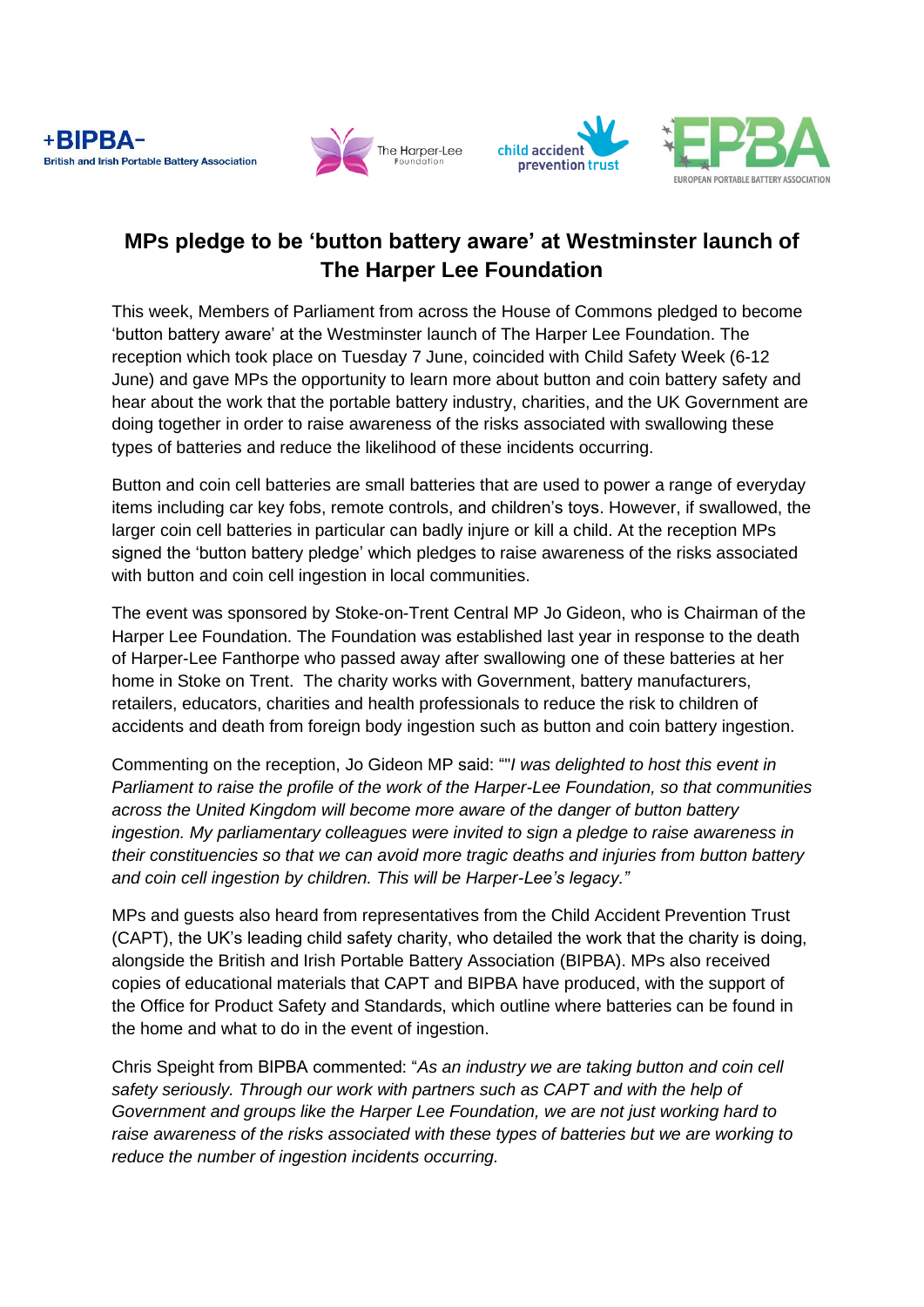*Ahead of Button Battery Awareness Day, this Sunday 12 June, we were very pleased to see so many MPs pledge to become button battery aware, and we hope that they take the message of battery safety back to their constituencies*."

Katrina Phillips from CAPT also said: *"If a small child swallows a large powerful lithium coin cell battery, it can get stuck in their food pipe and corrode through tissue, causing lifechanging injuries and even death. It was fantastic to see so many Members of Parliament take an interest in button battery safety and we hope they will raise awareness in their local constituencies. Too many parents still don't know how important it is to keep things with easily accessible lithium coin cell batteries out of children's reach and to act fast if they think their child may have swallowed one. Hopefully, through events like this, we will see an end to these terrible accidents."*

For more information on button and coin cell safety please visit [https://www.capt.org.uk/button-battery-safety.](https://www.capt.org.uk/button-battery-safety) More information on the Harper Lee Foundation can be found here - [https://harperleefoundation.org.uk/.](https://harperleefoundation.org.uk/)

**ENDS**

## **Note for newsdesks:**

## **About The Harper Lee Foundation**

The Harper-Lee Foundation (Registered Charity Number: 1196783) was set up to provide a lasting legacy following the death of Harper-Lee Fanthorpe. It works with government, manufacturers, retailers, educators, charities and health professionals to reduce the risk to children of accidents and death from foreign body ingestion such as button and coin battery ingestion. The Harper-Lee Foundation is looking to provide a single point of contact for agencies working on this agenda, to commission research, support educational campaigns and provide advice and support for families.

<https://harperleefoundation.org.uk/>

# **About CAPT**

The Child Accident Prevention Trust (CAPT) is the UK's leading charity working to reduce the number of children and young people killed, disabled or seriously injured in accidents. It exists because accidents are a leading cause of death and serious injury for children and young people. CAPT's priority is to undertake child accident prevention activities that reduce serious injury rates among all children and young people and, in particular, reduce the marked inequalities between richer and poorer children.

#### <https://www.capt.org.uk/>

#### **About BIPBA**

The British and Irish Portable Battery Association (BIPBA) represents major producers and manufacturers of portable consumer batteries in the UK and Ireland. Through the Association, members work to promote and enhance the sustainable and safe use of portable batteries that power the many electronic devices on which consumers rely across the UK and Ireland. To achieve this, it works with relevant Government Departments and